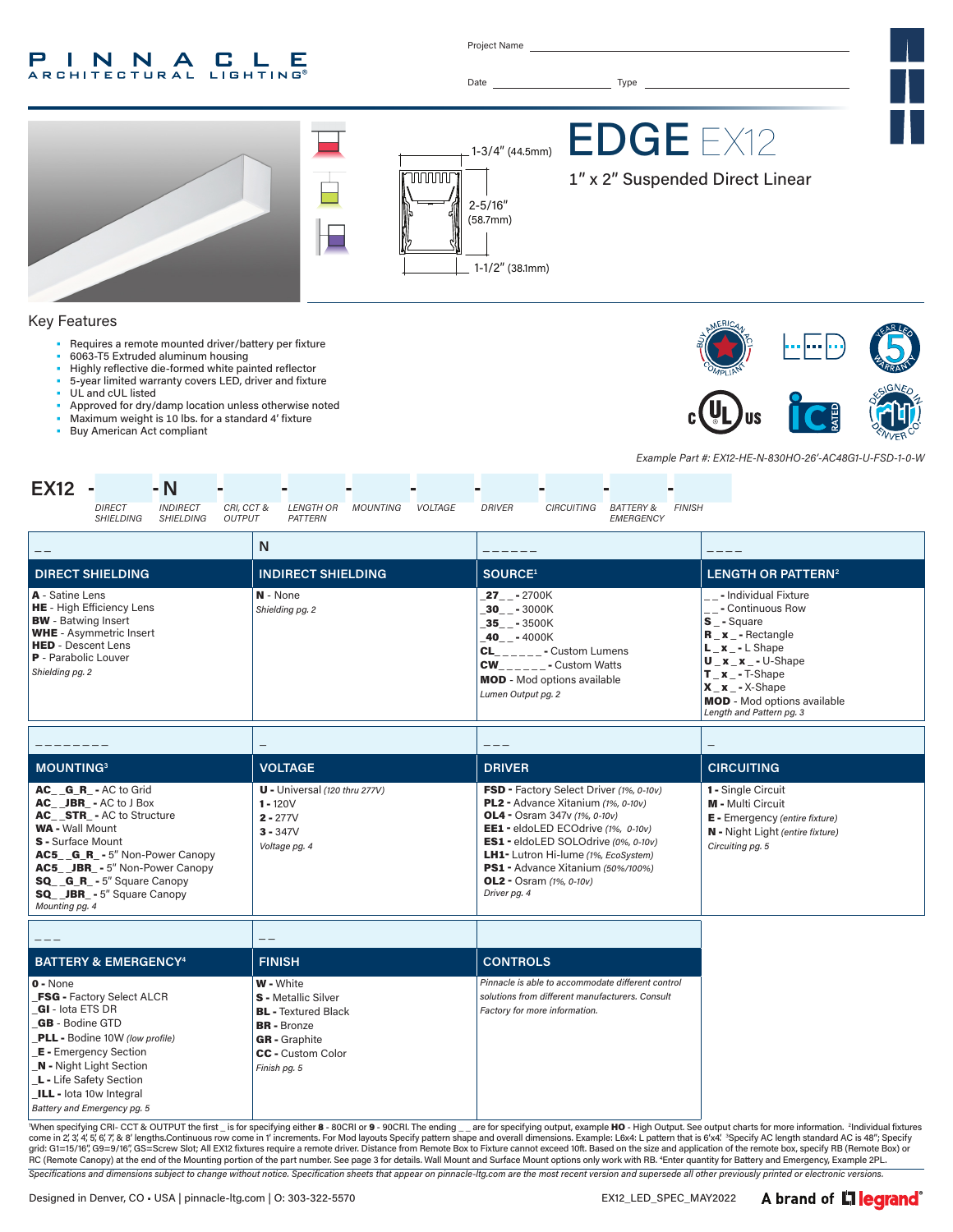# EDGE EX12 P I N N A C L E

Suspended Linear



#### **Output**

• Specify either 80 or 90 CRI

• Longer lead-time may apply for 90 CRI. Consult factory.

• 80 CRI = R9≥19 and 90 CRI = R9≥61

#### Custom Output- Lumens OR Wattage

CL\_\_\_\_\_ Specify CRI, CCT and desired lumens (i.e. CL835700) *Specify lumens between standard offering listed below. Lumens are specified per color temp* CW\_ \_ \_ \_ \_ Specify CRI, CCT and desired wattage (i.e. CW9406) *Specify watts between standard offering listed below*

80 CRI

| Color |          | <b>Watts</b> |           |      |                                 |      |                        |      |            |      |            |      |            |      |
|-------|----------|--------------|-----------|------|---------------------------------|------|------------------------|------|------------|------|------------|------|------------|------|
|       |          | per foot     | A         |      | <b>HE</b>                       |      | <b>BW</b>              |      | <b>WHE</b> |      | P          |      | <b>HED</b> |      |
|       |          |              |           |      |                                 |      | <b>Batwing</b>         |      |            |      | Louver     |      | Descent    |      |
|       |          |              | Lumens/ft | LPW  | Lumens/ft                       | LPW  | Lumens/ft              | LPW  | Lumens/ft  | LPW  | Lumens/ft  | LPW  | Lumens/ft  | LPW  |
| 3000K | Standard | 4.5          | 347       | 77.1 | 412                             | 91.6 | 327                    | 72.7 | 365        | 81.1 | 273        | 60.7 | 377        | 83.8 |
| 3000K | High     | 8.6          | 641       | 74.5 | 761                             | 88.5 | 604                    | 70.2 | 676        | 78.6 | 504        | 58.6 | 698        | 81.2 |
| 3500K | Standard | 4.5          | 357       | 79.3 | 424                             | 94.2 | 336                    | 74.7 | 376        | 83.6 | 281        | 62.4 | 388        | 86.2 |
| 3500K | High     | 8.6          | 658       | 76.6 | 782                             | 90.9 | 621                    | 72.2 | 695        | 80.8 | 519        | 60.3 | 717        | 83.4 |
| 4000K | Standard | 4.5          | 365       | 81.0 | 432                             | 96.0 | 343                    | 76.2 | 383        | 85.1 | 286        | 63.6 | 396        | 88.0 |
| 4000K | High     | 8.6          | 670       | 77.8 | 797                             | 92.7 | 633                    | 73.6 | 708        | 82.3 | 529        | 61.5 | 731        | 85.0 |
|       |          |              |           |      |                                 |      |                        |      |            |      |            |      |            |      |
| 2700K | Standard | 4.5          | 274       | 60.8 | 325                             | 72.2 | 259                    | 57.6 | 289        | 64.2 | 216        | 48.0 | 298        | 66.2 |
| 2700K | High     | 8.6          | 506       | 58.8 | 601                             | 69.9 | 478                    | 55.6 | 534        | 62.1 | 399        | 46.4 | 551        | 64.1 |
| 3000K | Standard | 4.5          | 320       | 71.1 | 380                             | 84.4 | 302                    | 67.1 | 337        | 74.9 | 252        | 56.0 | 348        | 77.3 |
| 3000K | High     | 8.6          | 591       | 68.7 | 701                             | 81.5 | 557                    | 64.8 | 623        | 72.4 | 465        | 54.1 | 643        | 74.8 |
| 3500K | Standard | 4.5          | 321       | 71.3 | 382                             | 84.9 | 303                    | 67.3 | 339        | 75.3 | 253        | 56.2 | 349        | 77.6 |
| 3500K | High     | 8.6          | 592       | 68.8 | 704                             | 81.9 | 559                    | 65.0 | 625        | 72.7 | 467        | 54.3 | 645        | 75.0 |
| 4000K | Standard | 4.5          | 326       | 72.4 | 386                             | 85.8 | 306                    | 68.0 | 342        | 76.0 | 256        | 56.9 | 354        | 78.7 |
| 4000K | High     | 8.6          | 598       | 69.5 | 711                             | 82.7 | 565                    | 65.7 | 632        | 73.5 | 472        | 54.9 | 653        | 75.9 |
|       |          | Output       |           |      | Shielding<br><b>Satine Lens</b> |      | <b>High Efficiency</b> |      |            |      | Asymmetric |      |            |      |

# Direct Source: MOD Options

• Specify MOD in the part number for any of the below options

• All RGB\_ Source Options will require specific driver and control

• Consult factory for **MOD** specification details, pricing, and lead-time information

MOD TIR Optics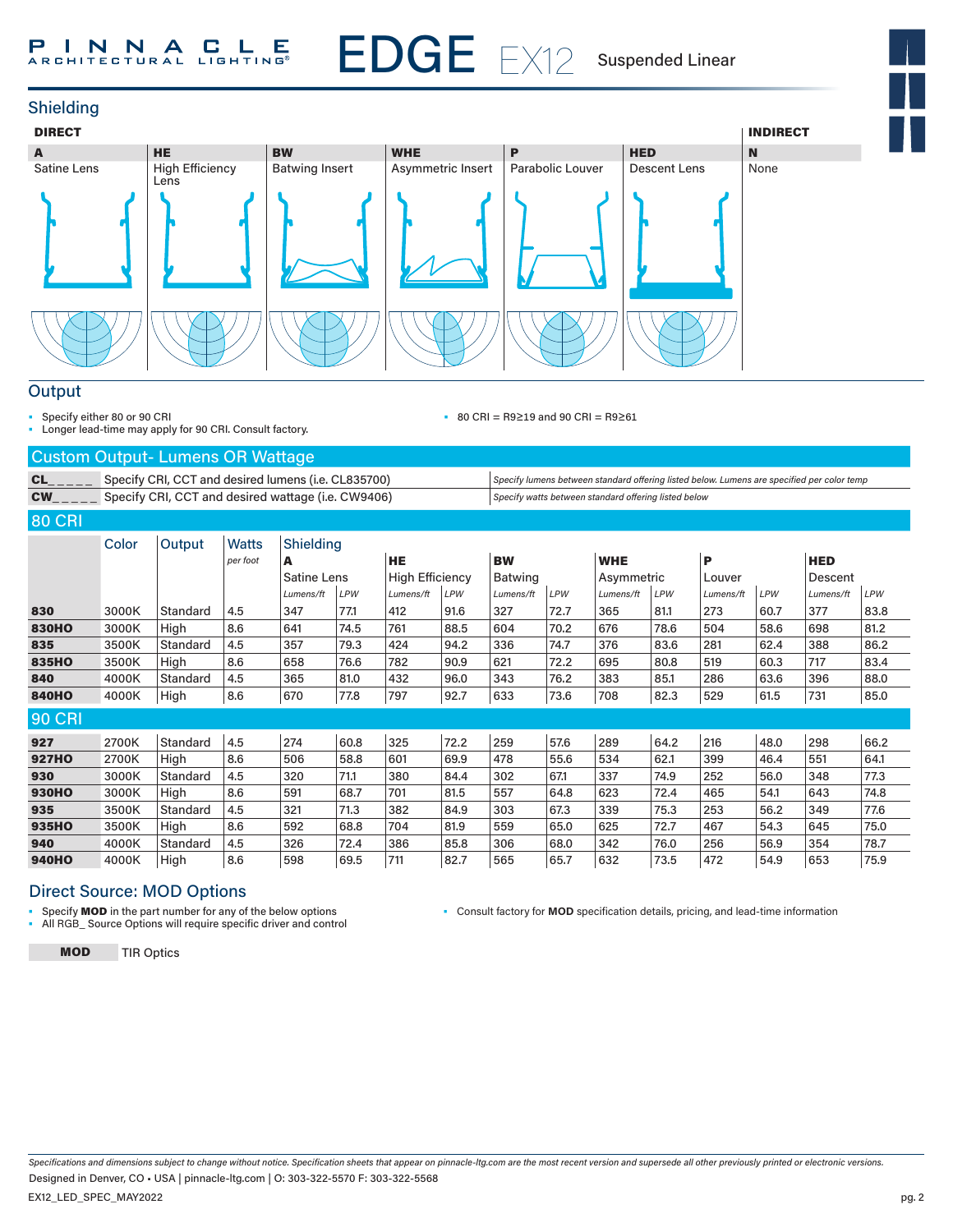

# Length

- All individual units cannot be joined, end plates are factory installed and cannot be removed
- For Continuous Runs, 1/2" (12.7mm) to the overall length of the row to account for end caps
- For patterns, refer to Pattern section on next page



EDGE EX12





# Length or Pattern: MOD Options

- Specify **MOD** in the part number for any of the below options
- Consult factory for **MOD** specification details, pricing, and lead-time information

| <b>MOD</b> | Specify MOD for patterns, lengths or angles not shown above |
|------------|-------------------------------------------------------------|
|            | <b>Hubs Connectors</b>                                      |

*Specifications and dimensions subject to change without notice. Specification sheets that appear on pinnacle-ltg.com are the most recent version and supersede all other previously printed or electronic versions.* EX12\_LED\_SPEC\_MAY2022 Designed in Denver, CO • USA | pinnacle-ltg.com | O: 303-322-5570 F: 303-322-5568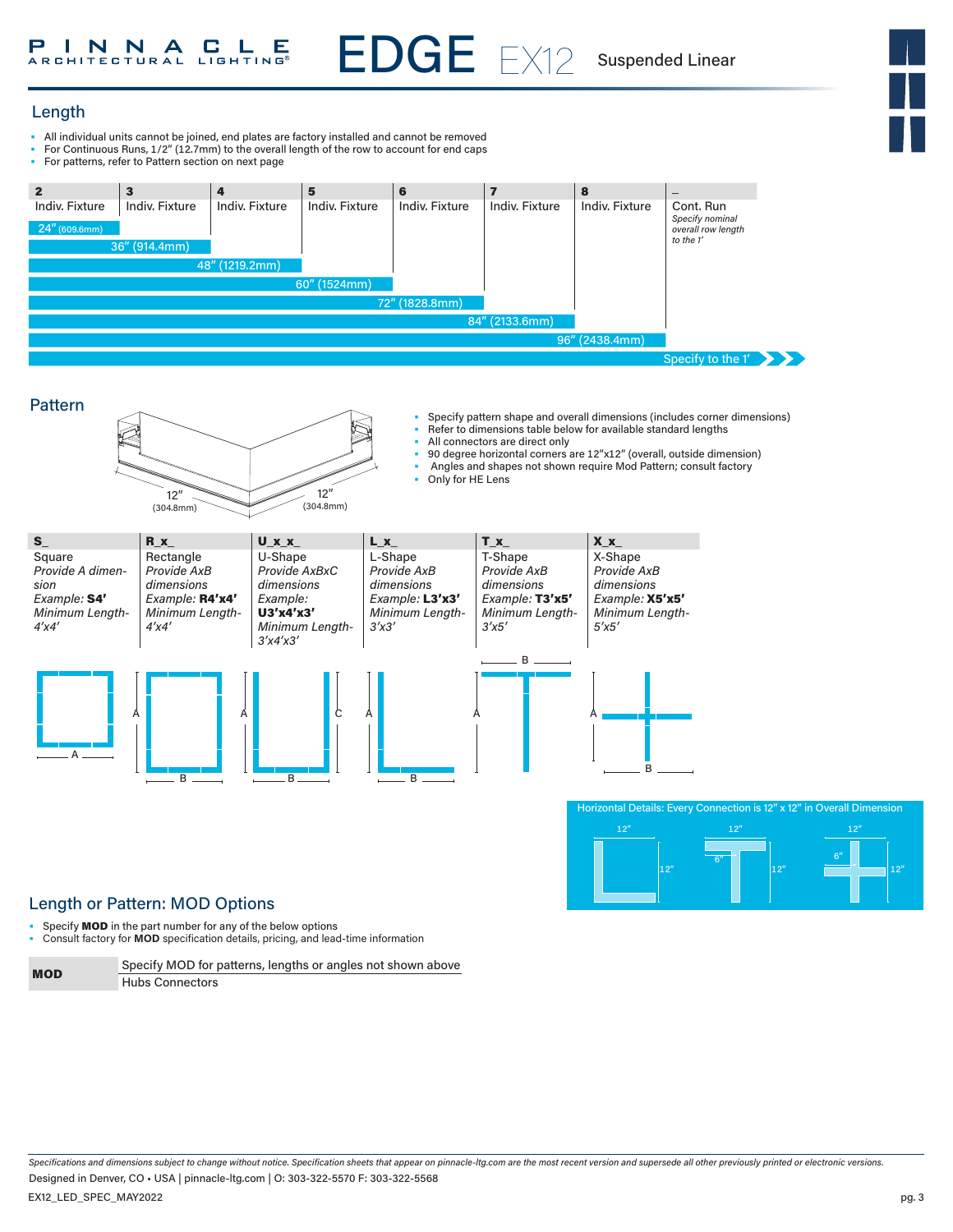Suspended Linear

# **Mounting**

- Requires a remote mounted driver/battery per fixture specify remote type
- Total distance from remote box to fixture cannot exceed 10ft.
- Specify cable length in ordering code (AC48G1)
- Standard adjustable cable. Specify 48", 120", 240" or 350"
- End trims and power cord attached at factory
- Aircraft cable (AC) mounts on 4' (1219.2mm) and 8' (2438.4mm) centers • Aircraft Cable supplied with 5" (127mm) power and 2" (50.8mm)

| AC G1R    | Aircraft Cable 1" (15/16") T-Bar           |
|-----------|--------------------------------------------|
| AC G9R    | Aircraft Cable 9/16" T-Bar                 |
| AC GSR    | Aircraft Cable Screw Slot T-Bar            |
| AC JBR    | <b>Aircraft Cable Junction Box</b>         |
| AC STR    | Aircraft Cable Structure                   |
| AC5 GR    | Aircraft Cable 5" (127mm) Non-Power Canopy |
| AC5 JBR   | Aircraft Cable 5" (127mm) Non-Power Canopy |
| SQ GR     | Aircraft Cable 5" (127mm) Square Canopy    |
| SQ JBR    | Aircraft Cable 5" (127mm) Square Canopy    |
| <b>WA</b> | Wall Mount (only works with RB)            |
| S.        | Surface Mount (only works with RB)         |

Remote Box (RB) Remote Canopy **(RC)** 

 $2^{\mathsf{A}^{\prime\prime}}$ 

2"



*All EX12 fixtures require a remote driver. Specify Remote Box (RB) for all standard remote driver applications. Specify*  Remote Canopy (RC) for smaller spaces and hard ceilings. The Remote Canopy option fits in to a standard, 4 ½″ open-<br>ing for a canopy in a hard ceiling application. Total distance from remote box to fixture cannot exceed 10

## Voltage

 $6\frac{1}{2}$ 

• Some EX12 configurations will not accommodate all voltage options; consult with factory

| U              | Universal |
|----------------|-----------|
|                | 120 volt  |
| $\overline{2}$ | 277 volt  |
| 3              | 347 volt  |

#### **Driver**

- Requires a remote mounted driver per fixture
- Standard Driver Option = PL2
- Driver Lifetime: 50,000 hours at 25°C ambient operating conditions
- For more driver options see Pinnacle Resource Guide
- Some EX12 configurations will not accommodate all driver options;

| 0-10V Drivers            |                                                           |
|--------------------------|-----------------------------------------------------------|
| <b>FSD</b>               | Factory Select Driver 1%, 0-10v                           |
| PL <sub>2</sub>          | Signify Advance Xitanium 1%, 0-10v                        |
| PL <sub>4</sub>          | Advance Xitanium 347v 1%, 0-10v, requires 347v            |
| OL <sub>2</sub>          | Osram Optotronic, 1%, 0-10y                               |
| OL <sub>4</sub>          | Osram Optotronic 347v, 1% 0-10v, requires 347v option     |
| EE1                      | eldoLED ECOdrive 1%, 0-10v Logarithmic                    |
| EE <sub>2</sub>          | eldoLED ECOdrive 1%, 0-10v Linear                         |
| ES1                      | eldoLED SOLOdrive 0-10v, 0% Logarithmic                   |
| ES <sub>2</sub>          | eldoLED SOLOdrive 0-10v, 0% Linear                        |
| <b>DALI Drivers</b>      |                                                           |
| EE3                      | eldoLED SOLOdrive .1%, DALI (logarithmic)                 |
| EE4                      | eldoLED SOLOdrive .1%, DALI (linear)                      |
| OD1                      | Osram Optotronic 1%, DEXAL                                |
| OD <sub>2</sub>          | Osram Optotronic 1%, DALI 2 Channel                       |
| <b>Lutron Drivers</b>    |                                                           |
| LH1                      | Lutron Hi-lume Soft-on, Fade-to-black 1%, EcoSystem, LDE1 |
| LH4                      | Lutron Hi-Lume 1%, 2-wire, Lutron-LTEA2W, 120v only       |
| <b>Alternate Drivers</b> |                                                           |
| PS1                      | Signify Advance Xitanium Step Dimming 50%/100%            |

non-power canopies

- Canopies and pendants match fixture finish, power cords are white, grey, or black depending on fixture finish. See Finish section for additional details.
- Approved for dry/damp location unless otherwise noted
- Refer to installation instructions during installation at the job site
- Maximum fixture weight is 10 lbs for a standard 4' fixture

 $11111$ 



consult with factory

- Osram and Lutron Drivers have remote distance limitation of 10'. Consult factory for specific configurations
- eldoLED and Advance Drivers have an average remote distance limitation of 50'. Consult factory for specific configurations

*Specifications and dimensions subject to change without notice. Specification sheets that appear on pinnacle-ltg.com are the most recent version and supersede all other previously printed or electronic versions.*

EX12\_LED\_SPEC\_MAY2022 Designed in Denver, CO • USA | pinnacle-ltg.com | O: 303-322-5570 F: 303-322-5568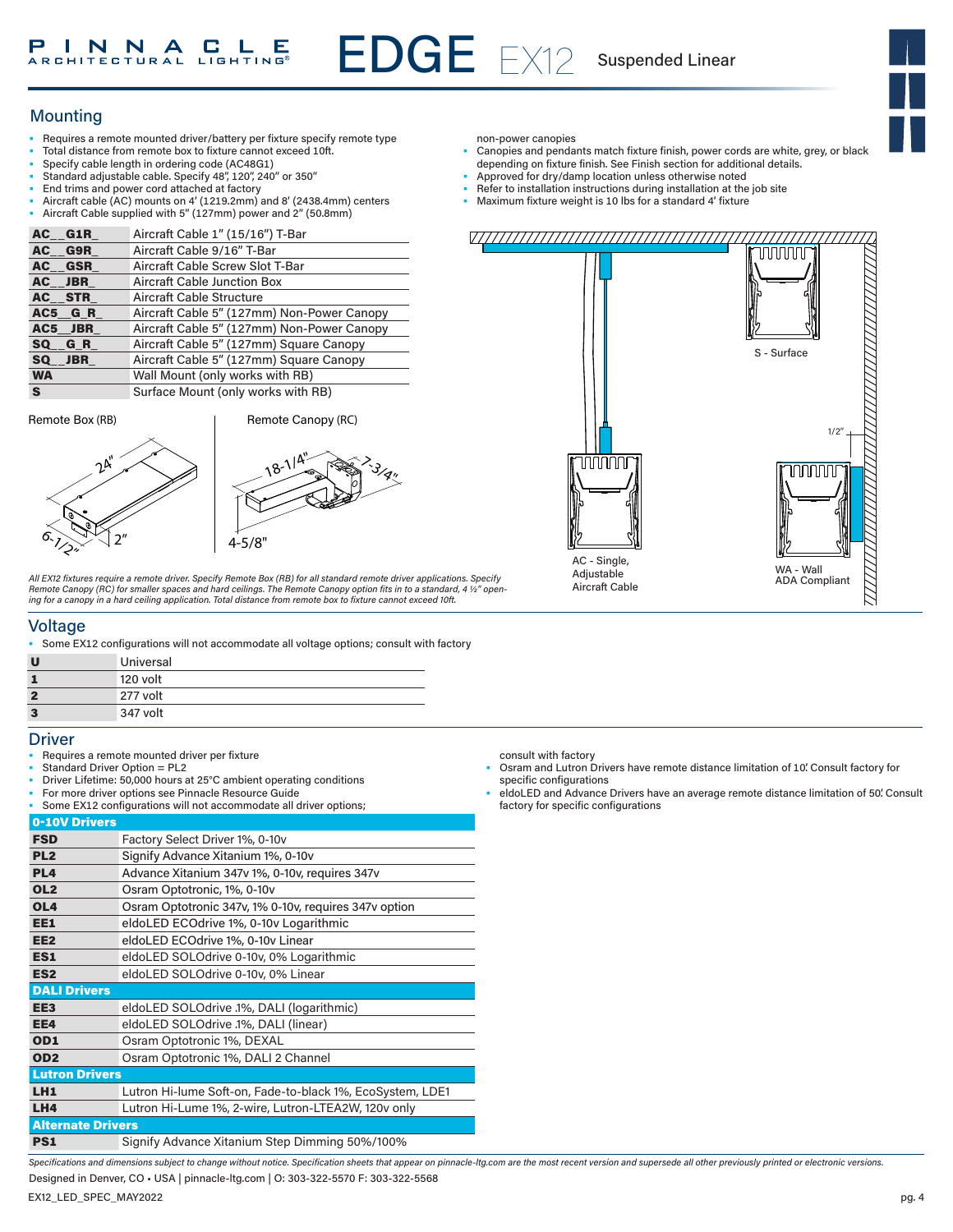# How to specify Circuiting, Battery and Emergency



Select fixture circuiting from options below

Some EX12 configurations will not accommodate all circuiting options, consult with factory

## **Circuiting**

|   | <b>Single Circuit</b>         |
|---|-------------------------------|
| M | Multi Circuit                 |
|   | <b>Emergency Circuit only</b> |
| N | Night Light Circuit only      |



• Battery and emergency section options are available in addition to fixture circuit<br>• Select battery and emergency section options below; factory shop drawing required

- 
- Some EX12 configurations will not accommodate all circuiting options, consult with factory

EDGE EX12

#### **Battery and/or Emergency** *If Required*

0 No battery or specific emergency section required

#### **Battery**

- Battery will be remote mounted with driver.
- Select battery section type if required, indicate total QTY*. Example 2PL*
- 90 minute battery runtime; test button is remote to fixture and requires an additional drop

| $\bf{0}$   | No Battery                                |
|------------|-------------------------------------------|
| <b>ILL</b> | lota 10w Integral Lithium, Self Testing   |
| <b>IRH</b> | lota 20w Remote                           |
| <b>PLL</b> | Bodine 10w Integral Lithium, Self Testing |
| <b>PRH</b> | Bodine 20w Remote                         |

#### **Emergency**

- Select emergency section type if required, indicate total QTY. *Example 1E*
- Combine battery and emergency section ordering codes if both options are selected
- Battery not available for lengths under 4'
- Entire direct fixture housing is on battery for lengths up to 5'
- Half of direct fixture is on battery for 6', 7' or 8' housing lengths
- For more battery options available, see Pinnacle Resource Guide

For Approximate Battery Lumen Output • Multiply battery wattage X fixture LPW shown on Lumen Table  $\text{-}$  92.3 (LPW) x 10 (watts) = 923 battery lumen output

#### Battery OR Emergency Ordering Examples

| • Single circuit, 10w Integral Battery | Ordering Code: 1-1PL |                      |  |
|----------------------------------------|----------------------|----------------------|--|
| Emergency only, 10w Integral Battery • |                      | Ordering Code: E-1PL |  |
| Single circuit, GTD required           |                      | Ordering Code: 1-1GB |  |

| $_F$ SG                     | Factory Select ALCR, Automatic Load Control Relay | • Single circuit, GTD required                         | Ordering Code: 1-1GB   |
|-----------------------------|---------------------------------------------------|--------------------------------------------------------|------------------------|
| $\overline{\mathsf{G}}$ l   | lota ETS DR, Emergency Lighting Control Device    |                                                        |                        |
| $\overline{\phantom{a}}$ GB | Bodine GTD, Emergency Lighting Control Device     | <b>Combination Section Ordering Examples</b>           |                        |
| _E.                         | <b>Emergency circuit section</b>                  | Single circuit, (1) 10w battery, (1) emergency section | Ordering Code: 1-1PL1E |
| $\blacksquare$ N            | Night Light circuit section                       | Multi circuit, (2) 10w battery, (2) emergency sections | Ordering Code: M-2PL2E |
|                             | Life Safety circuit section NO THROUGH WIRE       | • Single circuit, (1) night light section              | Ordering Code: 1-1N    |
|                             |                                                   |                                                        |                        |

# Finish

- Standard powder-coat textured white, metallic silver, textured black, graphite or bronze painted finish; consult factory for chip of standard paint finishes
- Selecting a fixture finish other than white may impact lumen output; consult factory for more information

| W         | White (white cord/white canopy)              |
|-----------|----------------------------------------------|
| S         | Metallic Silver (grey cord/silver canopy)    |
| <b>BL</b> | Textured Black (black cord/black canopy)     |
| <b>BR</b> | Bronze (white cord/bronze canopy)            |
| <b>GR</b> | Graphite (white cord/graphite canopy)        |
| cc        | Custom Color (white cord/color match canopy) |

## **Controls**

• Pinnacle is able to accommodate different control solutions from different manufacturers. Consult Factory for more information.